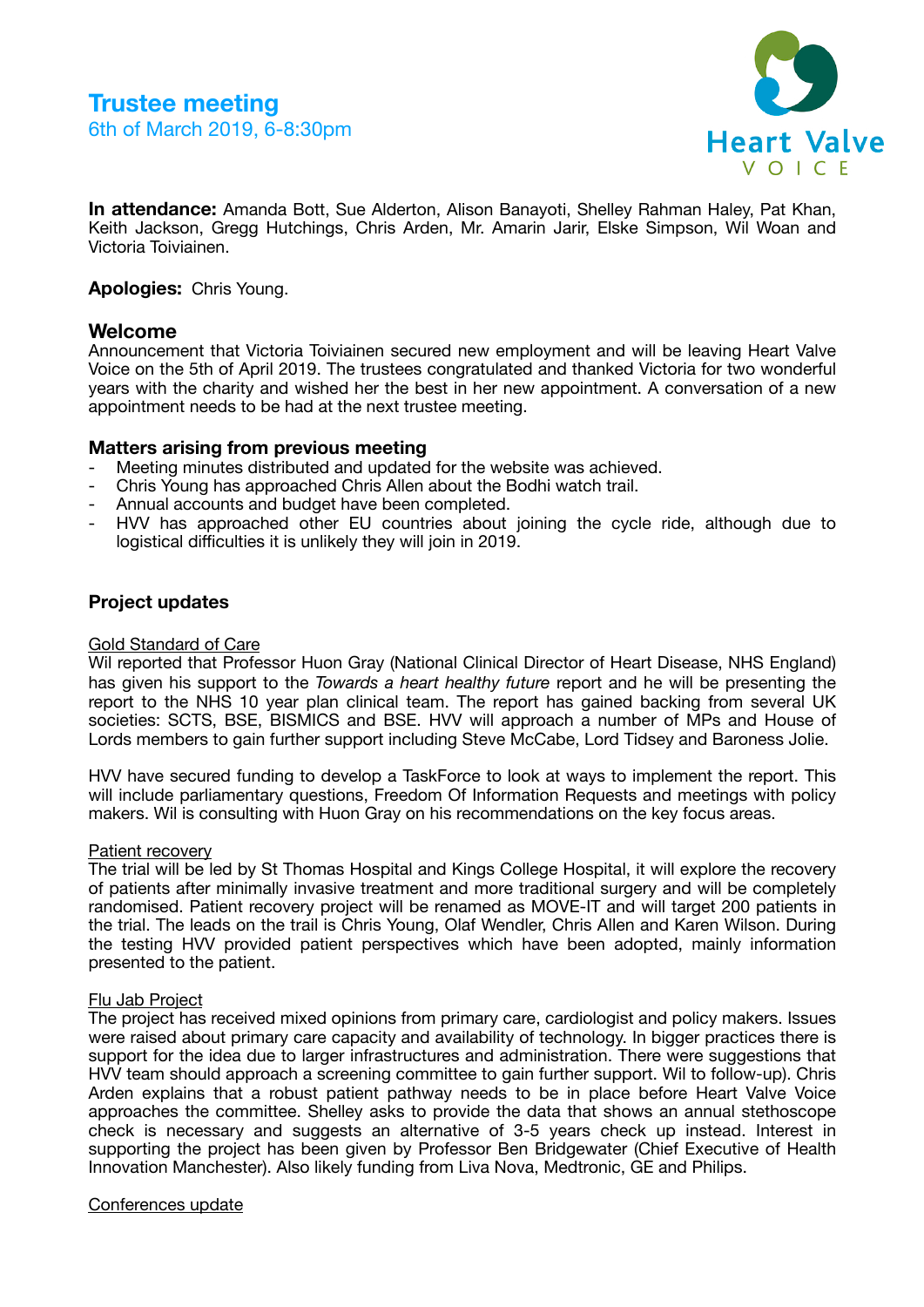The HVV team has been attending a number of conference so far this year. Providing only stands and no key note speeches. More frequent attendance by patients to the conferences to incorporate patient stories to the HVV message. Wil gives an open invitation to have trustee members attend the conferences.

# Mini Mitral Trail

Pat and Victoria has been speaking to patients who have finished the trial to gather information in order to develop patient stories. The trial helped to introduce younger patients into Heart Valve Voice's patient network. Issues concerning trial design has been raised but HVV will continue to support the trial and are looking forward to seeing the results.

# EuroCycle Ride

The event is multi-funded and will be attended by 22 people with a mixture of clinicians and patients. The EuroPCR has given a complimentary stand for the conference and an opportunity to present at conference. Crowdfunding sites will be set up to help the riders fundraise for the event.

## **Webinars**

Ten webinars are scheduled throughout the year, lead clinicians include Dr Yassir Javaid and Dr Matt Fay and Dr Chris Arden. Other webinars will include information on Primary care education, pharmacy and information about innovative treatments available.

# Testing events

Stethoscope event has been organised to take place at the Old Trafford for the England Ashes Series. Premier League Football club have offered opportunities for patient focussed events to be held in their grounds and to have heart valve disease patient as mascot during the game. Alison Banayoti will approach Brighton Football club to discuss doing similar events at their grounds.

# Photography competition

After the success of last year's photography competition, the HVV team has launched the 2019 photography competition *A new valve and New me:* in partnership with the Royal Photography Society. New patients are involved in the 2019 competition and they are being encouraged to write to their MP, during the competition, to promote awareness of heart valve disease and invite them to the exhibition in the Houses of Parliament. MP Steve McCabe will be hosting Heart Valve Voice into the Houses of Parliament once again.

## Patient Events

After the success of the St Pauls Cathedral walk in 2018, several patient was will be delivered in 2019. The locations will include iconic sites in England, Northern Ireland, Scotland and Wales More patients who live in the region are needed at the walks. Several patient engagement days are being planned after the success of the Manchester based event in February.

## Magazine

HVV Magazine has been published and was edited by Pat Khan and Kate Betteridge. The magazine is available on our website and has been sent to twenty valve clinics across the UK. The second edition of the magazine has already had interested from BSE and SCTS to include articles and will be distributed in September.

## European Heart Valve Disease Awareness Day Alliance

The report produced by Neil Betteridge has been multi-funded and supported across the Alliance. The report shows issues over the structuring and funding with clear suggestions on future governance. Suggestions of joining IhHub or creating a similar structure to ESC were presented. Wil explained that whilst he was devoting time to the Alliance he was assured this was supporting HVV UK through collaboration and opportunities to share resources.

## **2019 Communications plan**

- Publications of Heart Valve Voice material has been published in the Guardian, Mail on Sunday, National Geographic Traveller, Golf Chic and Evening Standard reaching a large audience
	- Guardian 4,049,000 (2,878,000 over 35s)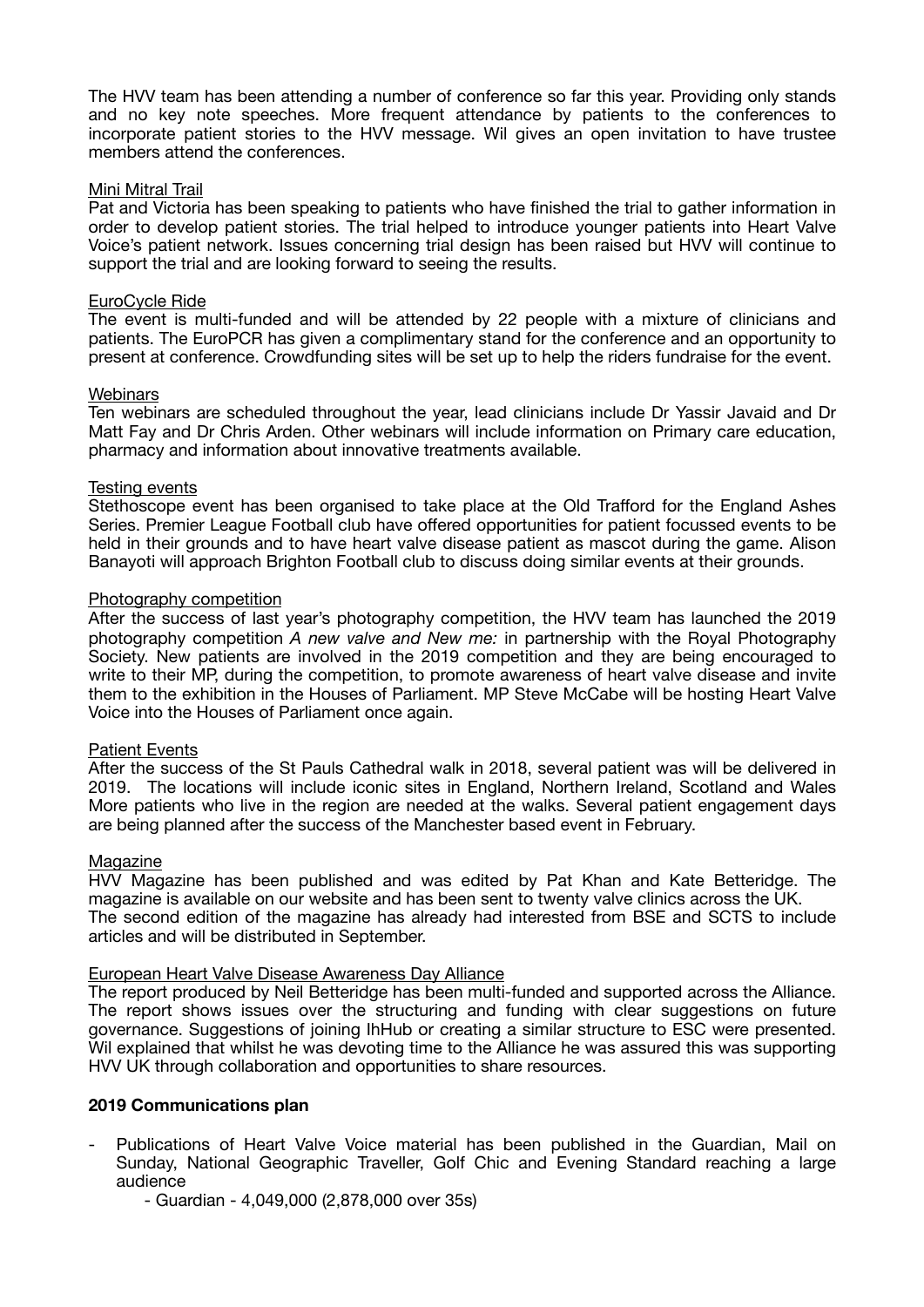- Mail on Sunday 2,544,000 (2,277,000 over 35s)
- National Geographic 10,435, 000 (Median Age 44.8; Average Age 45.0)
- Evening Standard 2,412,000 (1,593,000 over 35s)
- Page views on the website has increased especially patient stories and patient aftercare.
	- 6,990 page views over the last 2 months
	- Home Page 1,238 views
	- Patient stories 258 views, average time 00:18:11
	- Photo Competition 727 views
	- Patients/after-care 226 views
- Facebook and Twitter followers are increasing:
	- **Twitter (Since March 2019)**
	- 54,100 Impressions
	- 1,023 Profile Visits
	- 37 mentions
	- 37 new followers
	- **Facebook (Since March 2019):**
	- 4,419 Page likes
	- 34,010 people reached
	- 1,286 post clicks
	- 2,338 reactions

We are also in talks with a videographer to produce a series of patient stories that feature a patient discussing their treatment (or eventual treatment) how their diagnosis has affected their lives, how their treatment has changed their lives. They will be patient and family focussed stories from patients of a variety of ages and at differing levels of activity. We have aimed to produce eight patient story videos over the next 6 months. The videos will be shot over 5-6 days to show a variety to the actives and lifestyle patients have.

We launched the HVV Magazine in February. The magazine, distributed to clinics and hospitals all over the UK, will give out at conferences. Bi-annually publications. The first was about introducing HVV and heart valve disease. The second we will reach out to clinicians and patients for contributions. Want to focus on the different areas, Scotland, Wales, Ireland as well as different treatment areas and have more information on recovery etc. We will also reach out to organisations and companies for advertising and additional funding.

Over the year our comms will be focused around the major events we are holding such as the launch of the Gold Standard report - which we have already been pushing through the major publications, the different patient events - St Pauls, Arthurs Seat, the Patient Recovery project, Euro Day, Photo Comp, Flu Jab Campaign

#### **Patient Action Group**

The name of the group is being changed to Patient Advocate Group after the direct feedback from the patients at the Manchester patient engagement day. It has now become an open membership due to the increase of patients willing to engage with the charity. Feedback from patient engagement day suggests that patient volunteers wanted more media and engagement training. The need for counselling services was put forward by patients, the HVV team will get advice and guidance on this to ensure we offer correct and consistent offer. A proposal will be bought to the Trustees at the next meeting.

## **Constitution and Trustee membership**

The 2017/2018 accounts has been submitted before the deadline and the 2018/2019 accounts will be sorted by End of May. The trustees approved the changes of the constitution and the action was passed. The new constitution will go forward to the charity commission for final approvals.

#### **HVV Global Impact and National Societies**